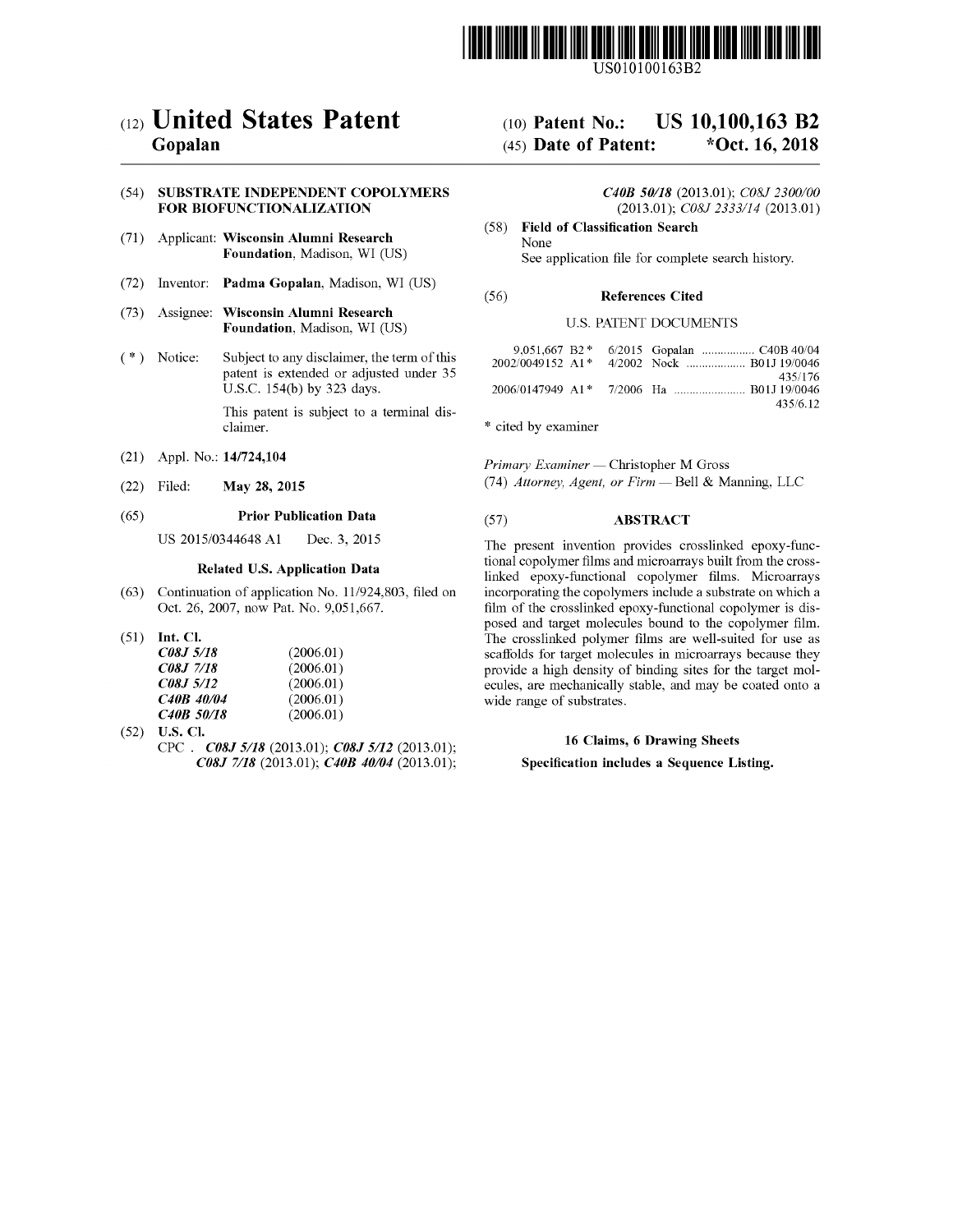

**FIG. 1**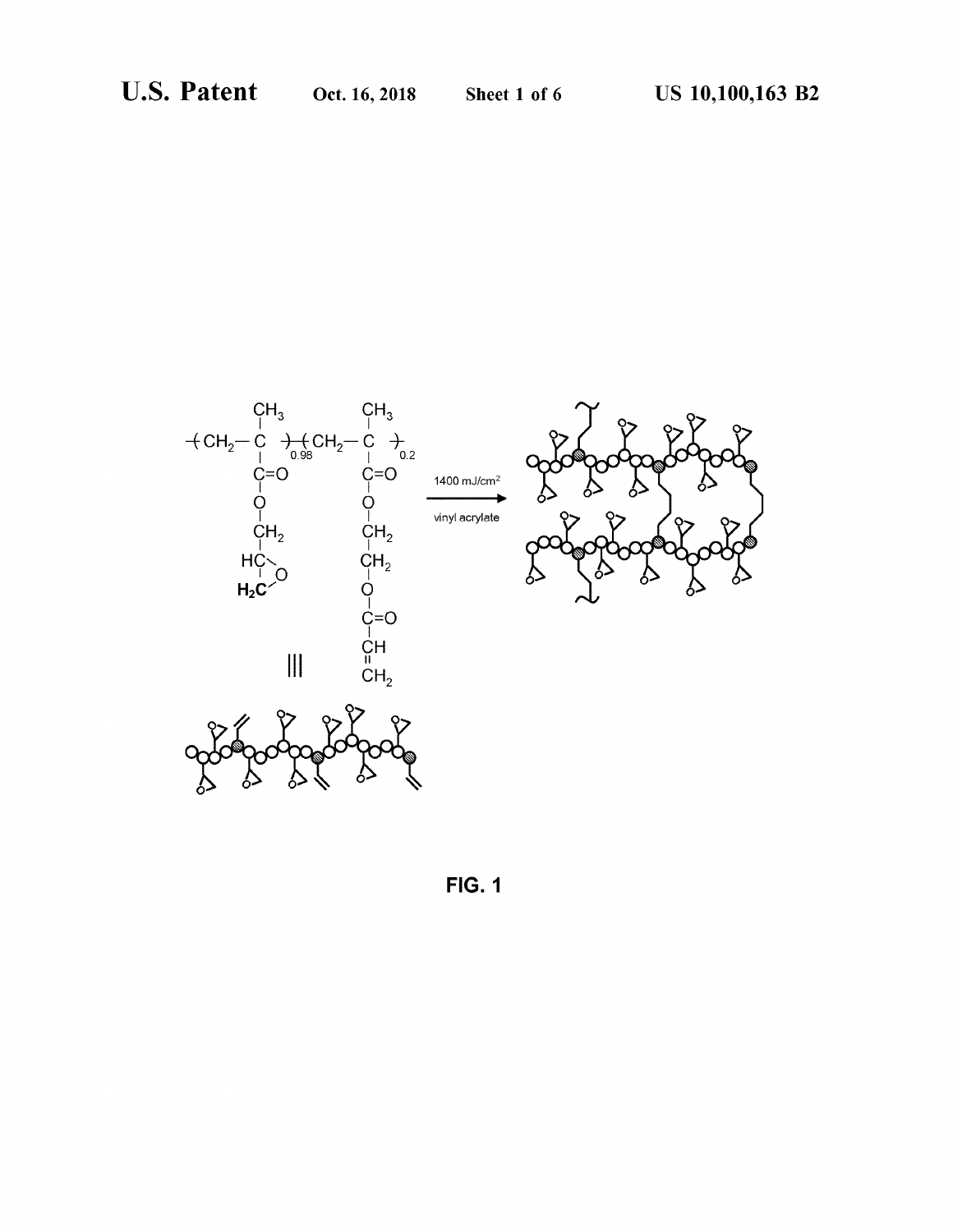

FIG. 2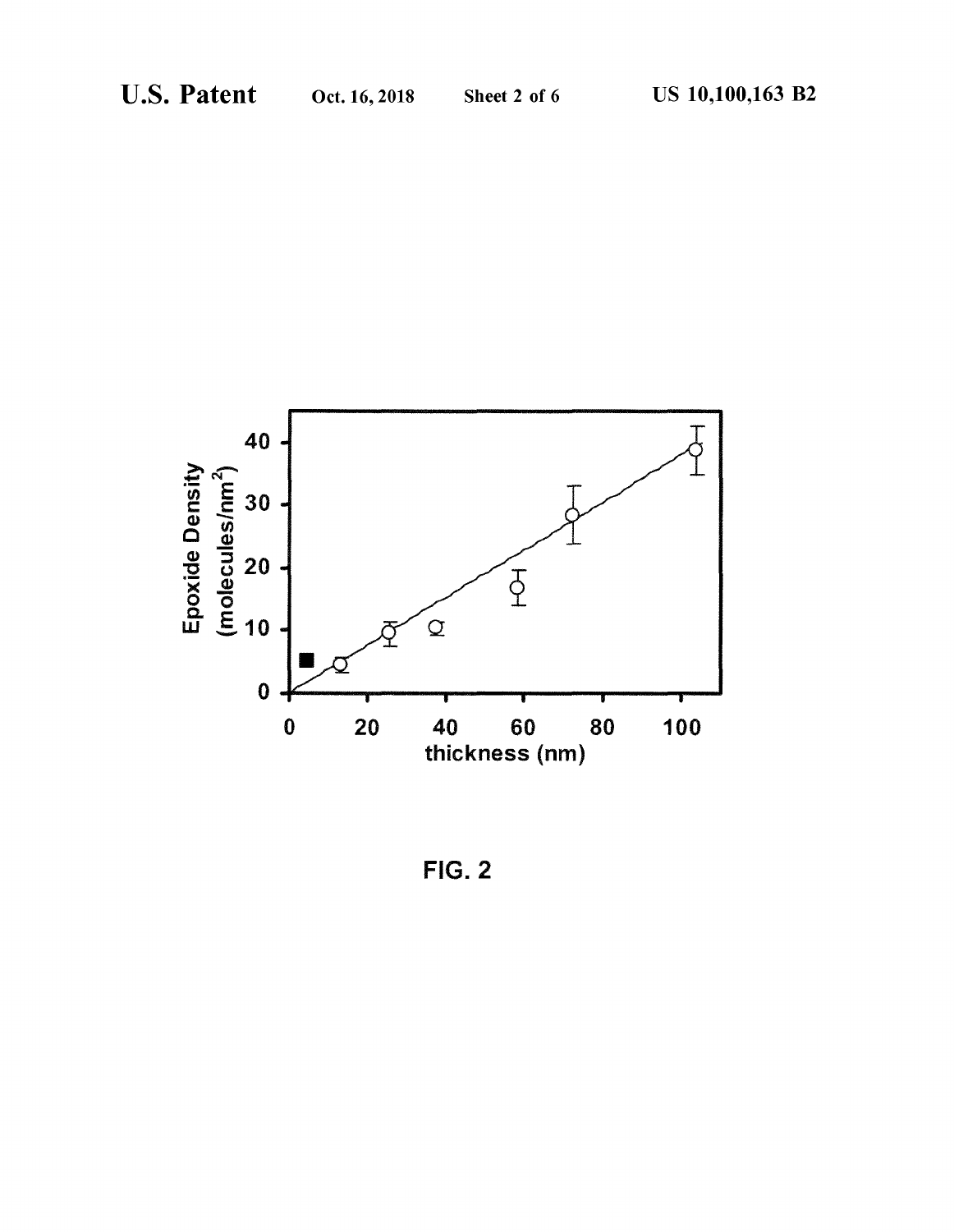

 $FIG. 3$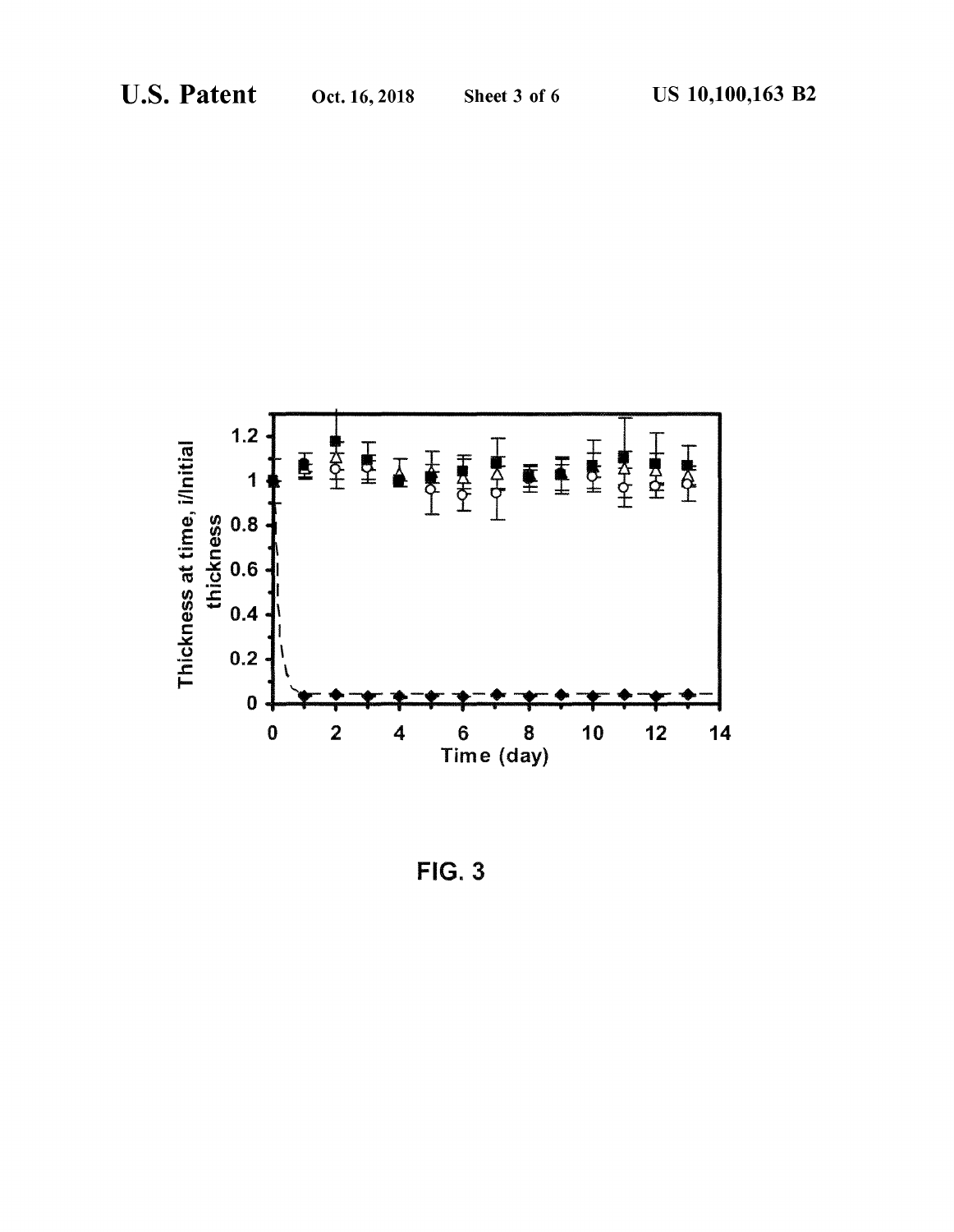

FIG. 4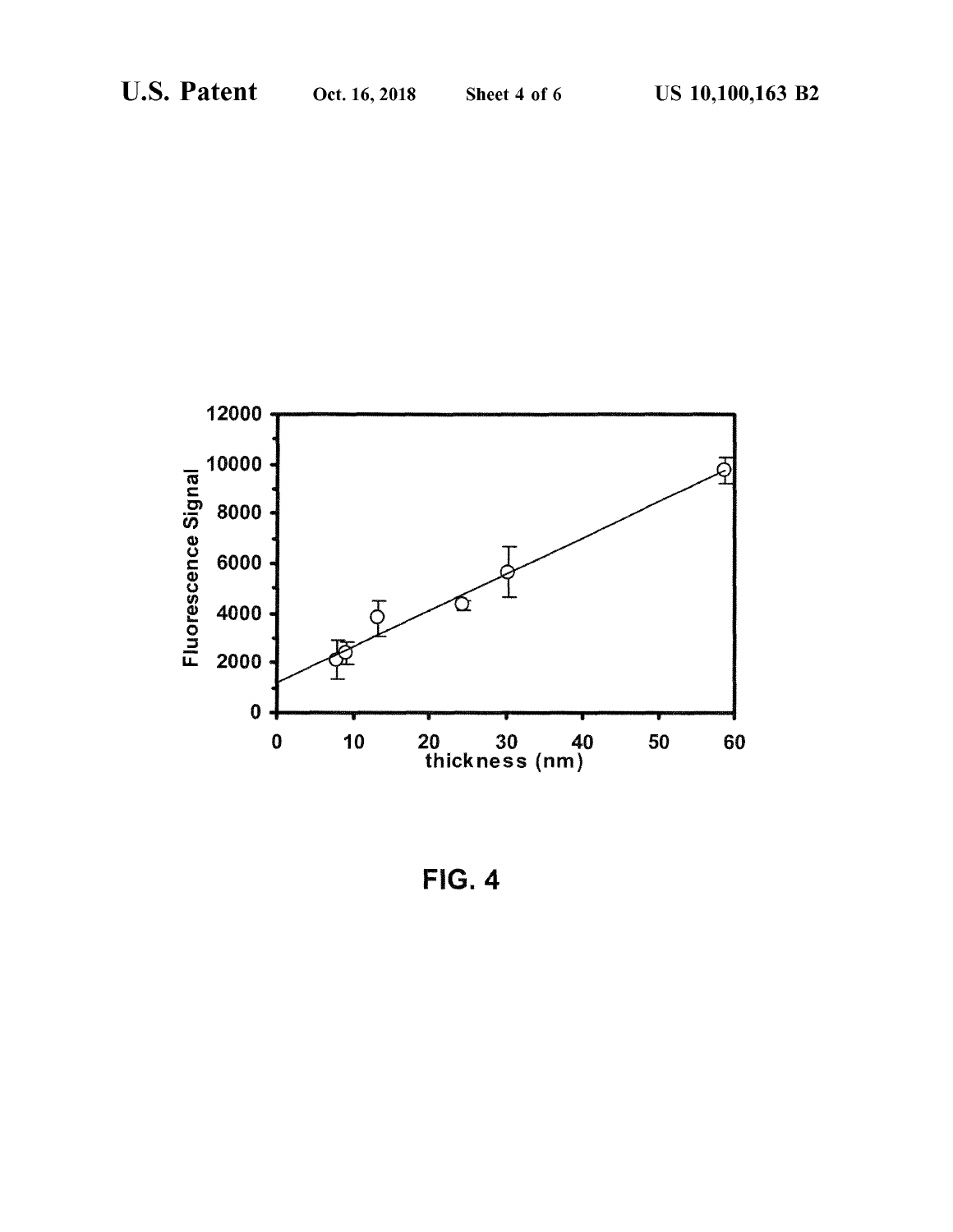

FIG. 5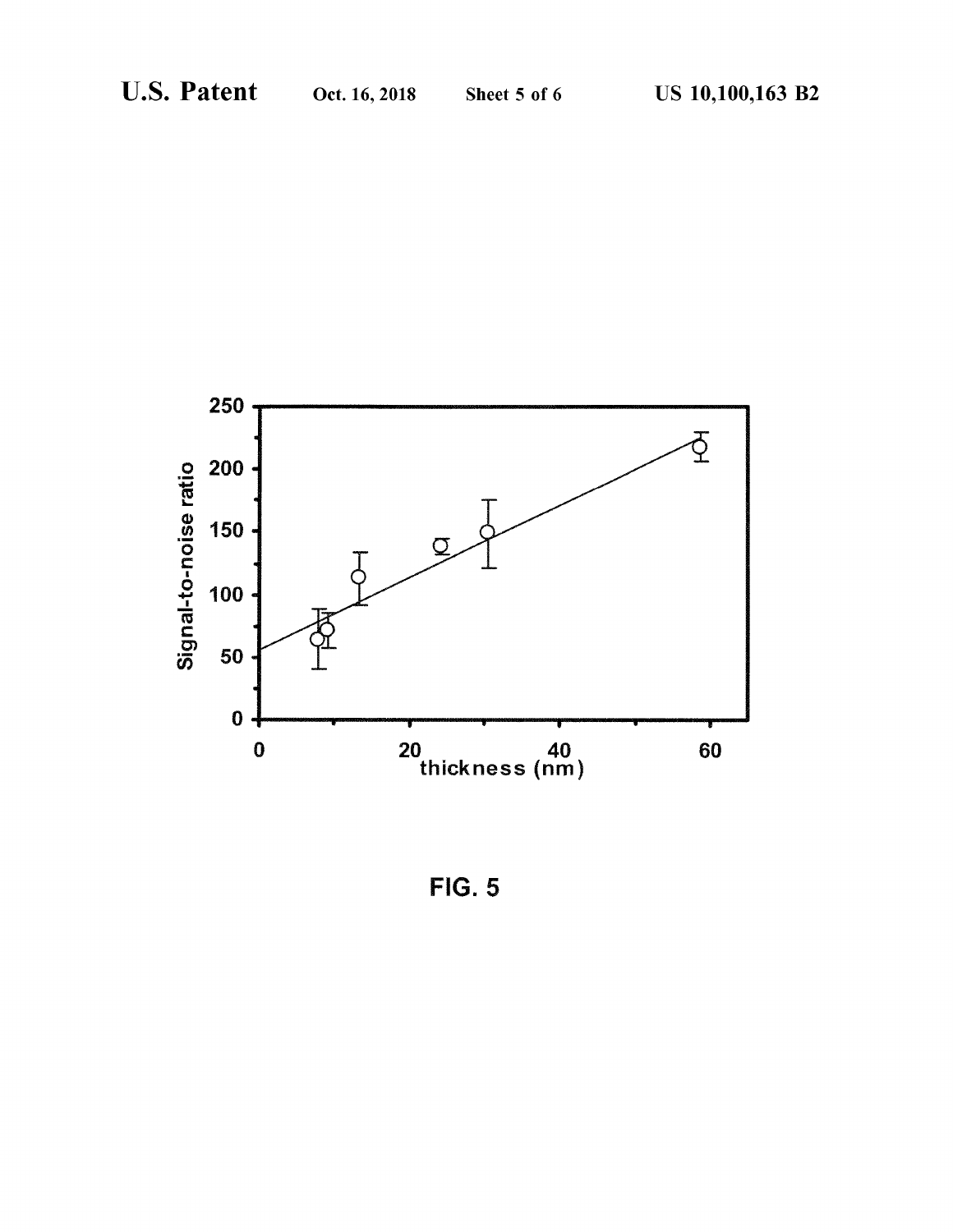

FIG. 6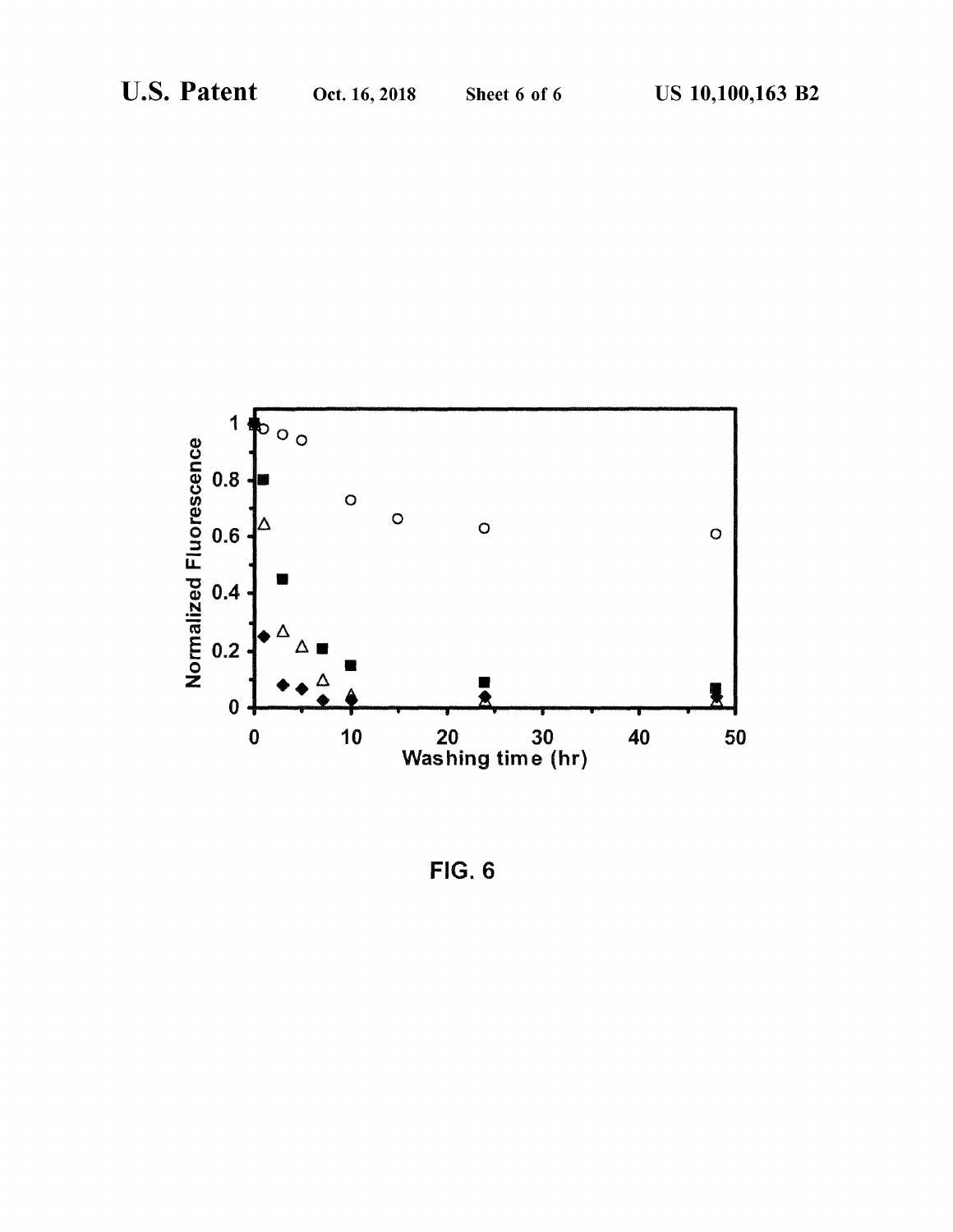## **SUBSTRATE INDEPENDENT COPOLYMERS FOR BIOFUNCTIONALIZATION**

#### CROSS-REFERENCE TO RELATED APPLICATIONS

The present application is a continuation of U.S. patent application Ser. No. 11/924,803 that was filed Oct. 26, 2007, the entire contents of which are hereby incorporated by reference.

### FIELD OF THE INVENTION

This invention relates to epoxy-functional copolymer films, microarrays incorporating the films, and methods of  $15$ making the films.

#### BACKGROUND OF THE INVENTION

Biological microarrays have proven to be valuable tools, 20 enabling the addressable, parallel analysis of thousands of different analytes. However, there is still room for improvement of the substrates upon which such microarrays have been developed. A microarray substrate desirably has the following characteristics: 1) its surface chemistry should be 25 stable for multiple uses and provide reliable quantitative analysis; 2) it should give low autofluorescence and achieve a high signal-to-background ratio to allow the detection of low analyte concentrations, such as those encountered in gene expression analysis; and 3) it should enable localization of appropriate target molecules. Currently, most commercial microarray substrates are composed of monolayers of aldehyde, amine, or epoxide-functional molecules directly anchored to substrates such as glass, silicon or gold. Unfortunately, these monolayers present substrate-specific 35 bonding characteristics and provide a limited density of functional groups.

Polymer films are an alternative to molecular monolayers for use as microarray substrates. However, such films typically suffer from poor stability in most mediums, leading to 40 degradation and/or delamination of the film from the substrate. One approach to preventing delamination is to employ reactive polymer coatings wherein the polymer has functional groups that can covalently bind to specific groups on an underlying substrate. Unfortunately, this approach to 45 stable functionalization requires modification of both the polymer and the substrate and is generally effective with only a few substrates, such as glass and silicon.

Epoxy-functional polymers are potential candidates for polymer coatings in microarrays. Epoxide-containing poly- 50 mers have been previously used in various applications, including the production of films for anchoring small molecules and forming imaging layers. However, most of these polymers are uncrosslinked films with poor stability and a tendency to delaminate. In addition, the few reports that 55 exist on the use of crosslinked films do not disclose decoupling the crosslinking chemistry from the binding chemistry and, therefore, are characterized by relatively low densities of functional groups available for binding after crosslinking the underlying substrate, resulting in a more mechanically has occurred.

#### SUMMARY OF THE INVENTION

The present invention provides crosslinked epoxy-functional copolymer films and microarrays built from the crosslinked epoxy-functional copolymer films. The films are characterized by high mechanical stabilities, high binding-

site densities, and high signal-to-background (S/B) ratios. In addition, the films may be formed readily on a variety of substrates, including stainless steel and polycarbonate substrates, and may be patterned in order to control the local-5 ization and density of target molecules bound to the films. Methods of making and using the films are also provided.

In one basic embodiment, the microarrays include a substrate, a crosslinked epoxy-functional copolymer film disposed on the substrate and target molecules bound to the epoxy-functional copolymer film in a pattern. The copolymers incorporate at least two sets of polymerized monomers. The first set of monomers have pendent epoxide groups. These monomers react with target molecules, thereby immobilizing the target molecules on the copolymer film. The second set of monomers have pendent photocrosslinkable groups which are used to crosslink the copolymers into a film.

The microarrays may be formed by coating a substrate with a copolymer comprising a first set of polymerized monomers comprising pendent epoxide groups and a second set of polymerized monomers comprising pendent photocrosslinkable groups, photocrosslinking at least some of the photocrosslinkable groups to form a crosslinked film, and reacting at least some of the epoxide groups with target molecules to covalently immobilize the target molecules on the copolymer film. Because the crosslinking functionalities differ from the target immobilizing functionalities (i.e., the epoxide groups) the crosslinking step does not reduce the density of available target molecule binding sites on the polymer film. This is advantageous because it allows the degree of crosslinking and the target binding site density to be optimized independently. Thus, in some embodiments of the present copolymer films, the polymerized epoxy-functional monomers account for a much greater portion of the polymer than do the polymerized photocrosslinkable monomers. For example, the present copolymers may comprise at least about 80 mole percent (mo!. %) epoxy-functional monomer, at least 90 mol. % epoxy-functional monomer, or at least 95 mo!. % epoxy-functional monomer. Thus, the 40 copolymers may include a relatively small proportion of photocrosslinkable monomers. For example the present copolymers may comprise 20 mo!. % or less photocrosslinkable monomer, 10 mo!. % or less photocrosslinkable monomer, or 5 mo!. % or less photocrosslinkable monomer.

An example of a copolymer that is well-suited for use in the present microarrays is poly(glycidyl methacrylate-ran-2-(acryloyloxy)ethyl 2-methylacrylate). In this copolymer, the epoxy-functional glycidyl methacrylate (GMA) monomers provide pendent epoxide groups which are capable of reacting with amine groups on target molecules, including many biomolecules, in order to immobilize the biomolecules on the copolymer. The photocrosslinking acyloyloxy group of the 2-(acryloyloxy)ethyl 2-methylacrylate (2-AOEMA) monomers provide the crosslinking functionality.

The copolymer films desirably have a thickness of no more than about 100 nm and more desirably have a thickness of no more than about 50 nm. Limiting the thickness of the copolymer films reduces or eliminates delamination from 60 stable film. This is particularly advantageous in microarrays wherein the underlying substrate (e.g., polycarbonate) does not form covalent bonds (or forms very few covalent bonds) with the crosslinked epoxy-functional copolymer films.

Once a microarray is fabricated it may be used to sense one or more signal-generating analyte molecules by exposing the microarray to a sample that contains, or is suspected of containing, a signal-generating analyte molecule which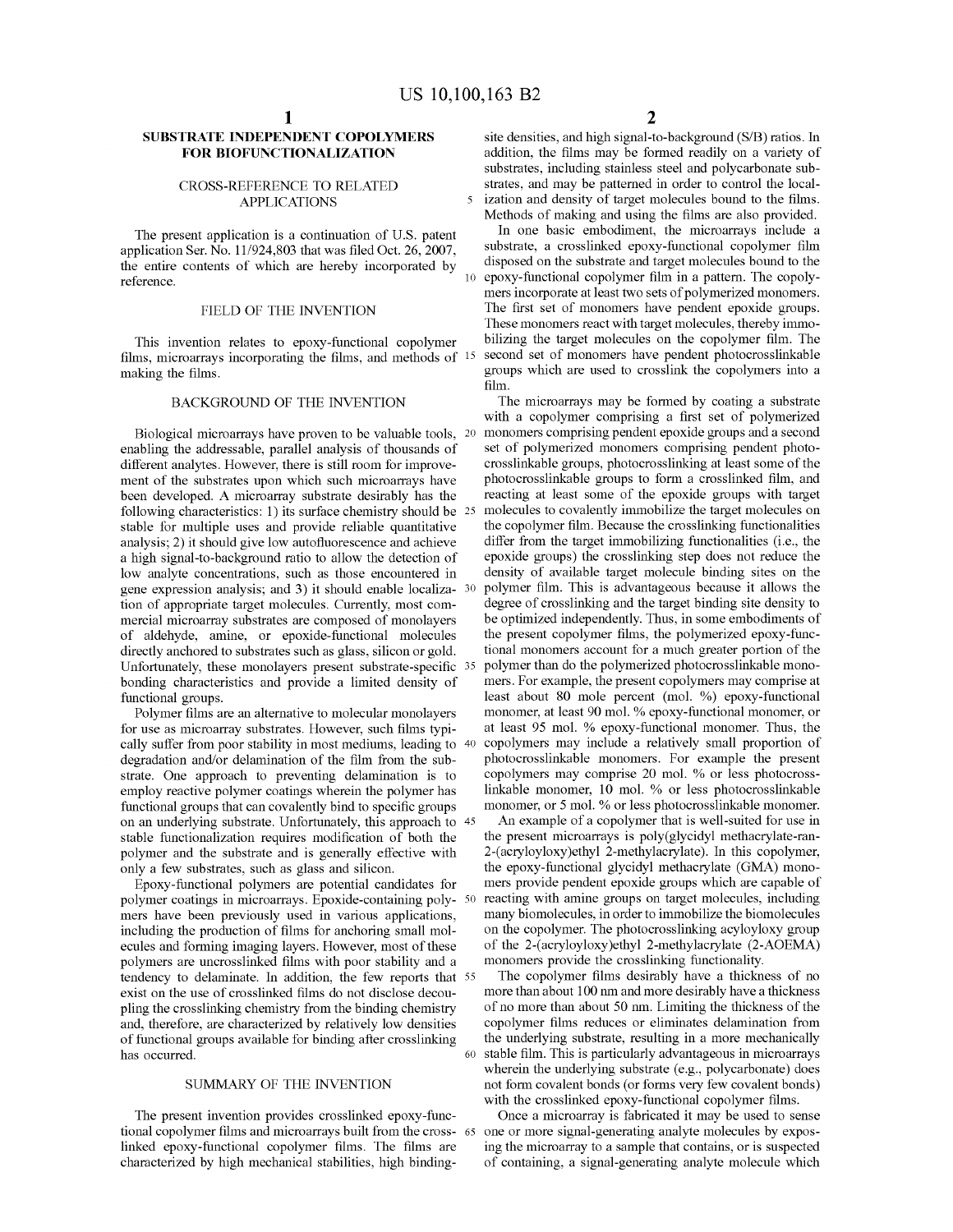binds to one or more of the immobilized target molecules and detecting a signal generated from the bound analyte. The target molecules may be any molecules that interact with analyte molecules of interest in a detectable manner. For example, in a biological microarray, the target molecules <sup>5</sup> may be biomolecules that specifically bind to fluorescentlylabeled analyte molecules.

FIG. **1** shows the reaction scheme for crosslinking poly (glycidyl methacrylate-ran-2-(acryloyloxy)ethyl 2-methylacrylate) on a substrate.

FIG. **2** shows the epoxide density of P(GMA-r-2- AOEMA) films (open circles), estimated by blocking with 15 dodecylamine, and epoxide density of a monolayer of epoxy-functional molecules (filled square).

FIG. **3** shows the mechanical stability of crosslinked P(GMA-r-2-AOEMA) in water (unfilled circles), in THF (unfilled triangles), and in acetone (filled squares) at 50° C., and uncrosslinked P(GMA-r-2-AOEMA) (filled diamonds) spin-coated on a glass slide in water at 50° C.

FIG. **4** shows the oligo fluorescence signal on P(GMAr-2-AOEMA) after a 30-minute washing in deionized water.

FIG. **5** shows the signal-to-background ratio of a fluorescent signal from a pre-tagged oligonucleotide probe applied to P(GMA-r-2-AOEMA) with various thicknesses, and after a 30-minute washing in deionized water.

FIG. **6** shows the stability of oligo bound to crosslinked 2.0 wt % P(GMA-r-2-AOEMA) (open circles), epoxide monolayer (filled squares), bare Fisher slide (open triangles), and piranha-cleaned Fisher slides (filled diamonds) in water at 50° C. The data for the copolymer were averaged for all thicknesses. Error bars are omitted to provide a clearer picture.

#### DETAILED DESCRIPTION OF THE PREFERRED EMBODIMENTS

The present invention provides crosslinked epoxy-func- 40 tional copolymer films and microarrays built from the crosslinked epoxy-functional copolymer films. Microarrays incorporating the copolymers include a substrate on which a film of the crosslinked epoxy-functional copolymer is disposed and target molecules bound to the copolymer film. The crosslinked polymer films are well-suited for use as scaffolds for target molecules in microarrays because they provide a high density of binding sites for the target molecules, are mechanically stable, and may be coated onto a wide range of substrates.

The epoxy-functional copolymers incorporate at least two different types of polymerized monomers, the first of which have pendent epoxide groups and the second of which have photocrosslinkable groups. The pendent epoxide groups serve to react with and immobilize target molecules on the 55 copolymer film, while the photocrosslinkable groups provide crosslinking in the film. By using different monomers to provide the target binding and crosslinking functions, each function can be controlled and optimized separately by tuning the monomer content of the copolymer.

The epoxy-functional monomers may be any epoxyfunctional monomers that are capable of reacting with functional groups on target molecules of interest to bind those target molecules to the copolymer and otherwise possess properties and reactivities that make them suitable for use in the assay and sensor devices into which they are incorporated. For example, it may be desirable to select

epoxy-functional monomers that do not react directly with analyte molecules of interest, emit low background signals and do not interfere with copolymer crosslinking. Specific examples of suitable epoxy-functional monomers include, but are not limited to, glycidyl acrylate and glycidyl methacylate. The epoxy-functional monomers may make up a large fraction of the copolymer backbone in order to maximize the available binding sites for target molecules. For BRIEF DESCRIPTION OF THE DRAWINGS example, the copolymers may include at least about 80 mol. 10 % epoxy-functional monomers, at least about 85 mo!. % epoxy-functional monomers, at least about 90 mo!. % epoxy-functional monomers, at least about 95 mo!. % epoxy-functional monomers, or even at least about 98 mo!. % epoxy-functional monomers.

> The photocrosslinkable monomers may be any photocrosslinkable monomers that are capable of crosslinking the copolymer film and otherwise possess properties and reactivities that make them suitable for use in the assay and sensor devices into which they are incorporated. For example, it may be desirable to select photocrosslinkable monomers that do not react directly with analyte molecules of interest, emit low background signals and do not interfere with target molecule binding. Monomers comprising acryloyloxy groups are well-suited for use in the present copolymers. A specific example of a suitable acryloyloxy-functional monomer is 2-(acryloyloxy)ethyl 2-methacrylate (AOEMA). Mechanically stable copolymer films can be made with a low degree of crosslinking and, therefore, the photocrosslinkable monomers may make up a small fraction of the copolymer backbone. For example, in some embodiments the copolymers may include no greater than about 10 mo!. % photocrosslinkable monomer, no greater than about 5 mo!. % photocrosslinkable monomer, or even no more than about 2 mo!. % photocrosslinkable monomer. However, 35 the copolymers desirably include at least two crosslinking groups per copolymer chain.

In addition to the polymerized epoxy-functional monomers and the polymerized photocrosslinkable monomers the copolymers may optionally include one or more additional polymerized monomers. Such additional monomers are desirably chemically inert with respect to any analytes of interest and do not interfere with the binding of target molecules or photocrosslinking. Such monomers may include monomers that provide additional beneficial properties to the copolymer. For example, the additional monomers may resist the non-specific binding of analyte molecules. Examples of suitable additional monomers include, but are not limited to, acrylics, vinyls and acrylamides.

Poly(glycidyl methacrylate-ran-2-acryloyloxy)ethyl 50 2-methylacrylate (P(GMA-r-2-AOEMA)) is one specific example of an epoxy-functional copolymer provided by the present invention. P(GMA-r-2-AOEMA) includes both pendant epoxide and acryloyl groups that function independently as target binding sites and crosslinking sites, respectively. When this polymer is used in a biomolecular assay, the epoxide functional groups presented by GMA in the crosslinked film can bind to amine groups presented by biomolecules such as oligonucleotides. In this polymer, the crosslinking group (acryloyl group) is independent of the 60 immobilizing functionality ( epoxide ), allowing reproducible results and a constant density of epoxide groups in the crosslinked film. The ratio of epoxide groups to acryloyl groups may be tailored to suit a particular application. However, stable thin films of this copolymer can result by incorporating just 1-2 mol. % of crosslinking groups in the polymer structure. The remaining 99-98% functionality in the polymer can be tailored to alter the binding chemistry.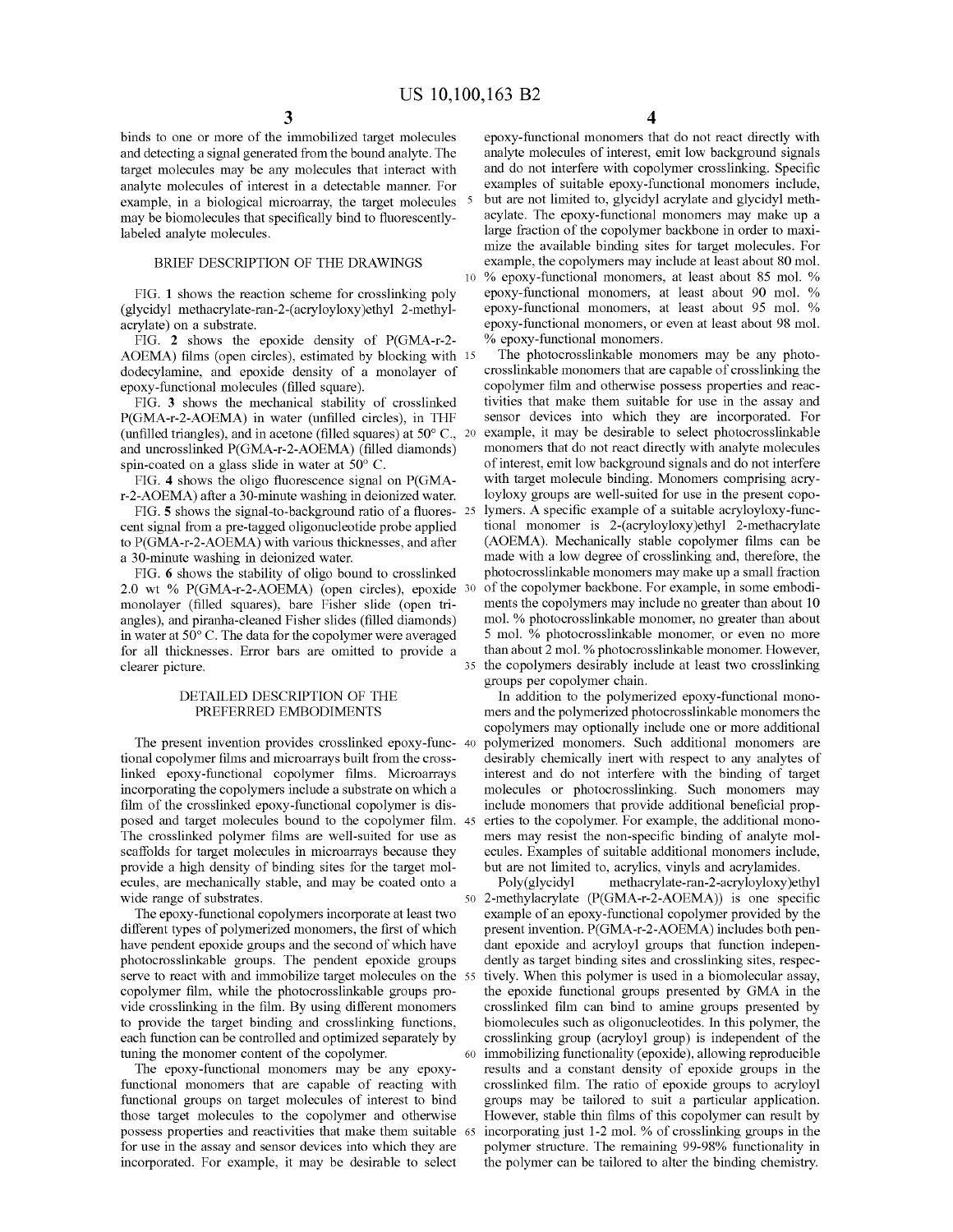The copolymers may be applied to an underlying substrate using any suitable means of deposition, many of which are known. These include, but are not limited to, spin coating, spray coating, dip coating and roll coating. The copolymer films may be photocrosslinked by exposing the copolymers to a radiation source that activates the photocrosslinkable groups, thereby inducing crosslinking reactions within the film. A photoinitiator may be used to initiate the crosslinking reactions.

Notably, the photocrosslinkable groups are not intended or selected to react with reactive groups on an underlying substrate surface. In fact, an advantage of the present crosslinked copolymer films is that they are mechanically stable and resist delamination even in the absence of (or near absence of) covalent bonds between the copolymer and the underlying substrate. As such, the films may be disposed on any substrate, regardless of the presence or absence of reactive groups on the surface of said substrate. However, the inventors have discovered that film thickness plays an important role in delamination resistance. More specifically, 20 the inventors have discovered that if the copolymer film is too thick, it will undergo delamination from an underlying substrate. Therefore, the films should be sufficiently thin to resist delamination for at least a reasonable period of time (e.g., the expected lifetime of a microarray). Typically, the films are no more than about 100 nm thick. More desirably the films are no more than about 50 nm thick, no more than about 40 nm thick, no more than about 20 nm thick, or even no more than about 10 nm thick.

Because the copolymer films do not need to be covalently 30 bonded to an underlying substrate, a wide range of substrates may be employed. These include common substrates, such as glass, silicon, polymers and metals (e.g., gold), and less common, less reactive substrates, such as stainless steel and polycarbonate.

The present copolymer films provide several advantages over molecular monolayers and other polymer coatings used in microarrays. These include high mechanical stabilities and high target molecule binding site densities. Brief descriptions of methods for measuring and quantifying these 40 properties follow. More detailed descriptions are provided in the Examples section below.

Substrates used in microarrays should be mechanically stable such that they are able to withstand repetitive uses without significant deterioration or delamination. Changes 45 in a polymer film's thickness over time provide a measure of the film's mechanical stability. Therefore, one suitable test for measuring the mechanical stability of a polymer film is to immerse the film in a liquid at a constant temperature and include tens, hundred, thousands, or even higher numbers of monitor changes in the film's thickness over time. The mechanical stability of the present copolymer films may be tested by immersing the films in deionized water at 50° C. for a two week period. The thickness of the copolymer films may monitored over this time period using ellipsometry. For the purposes of this disclosure, this test will be referred to as 55 "the Mechanical Stability Test." As measured by the Mechanical Stability Test, the present epoxy-functional copolymer films may exhibit a decrease in thickness of 15% or less, 10% or less, or even 5% or less. any way.

The epoxy-functional copolymers provided herein are 60 well-suited for using in microarrays because they may be designed to provide a high density of available binding sites (i.e., available epoxide groups) for target molecules. The density of available epoxide groups may be quantified using the well-known method of binding a primary alkyl amine, 65 such as dodecylamine, to the copolymer to measure the epoxide group density. Based on this method, the present

copolymers may have available epoxide group densities of at least 10 molecules/nm<sup>2</sup> , at least 20 molecules/nm<sup>2</sup> , or at least 30 molecules/nm<sup>2</sup>.

The target molecules which react with the available 5 epoxide groups may be any molecules capable of interacting with one or more analyte molecules of interest. The epoxide groups may react directly with the target molecules or indirectly, as in the case where the epoxide groups react with linker molecules or spacer chains on a target molecule. In some embodiments of the present microarrays, the target molecules are biomolecules that interact with (e.g., specifically bind to) other biomolecules. Methods of immobilizing biomolecules on surfaces via epoxide reactions are known. For example, such methods may involve reactions between the epoxide groups on the copolymers and amine groups on the target molecules.

Target biomolecules that may be immobilized on the copolymer films include, but are not limited to, biomolecules independently selected from the group consisting of oligonucleotide sequences, including both DNA and RNA sequences, amino acid sequences, proteins, protein fragments, ligands, receptors, receptor fragments, antibodies, antibody fragments, antigens, antigen fragments, enzymes and enzyme fragments. These target biomolecules are capable of interacting with various analyte biomolecules through interaction mechanisms that include, but are not limited to, receptor-ligand interactions (including proteinligand interactions), hybridization between complementary oligonucleotide sequences (e.g. DNA-DNA interactions or DNA-RNA interactions), and antibody-antigen interactions. Typically, the analyte molecules will be labeled with a detectable label, such that immobilized analyte molecules may be readily detected. Many suitable labels are known. These include, but are not limited to, fluorescent labels, phosphorescent labels, radioactive labels, and the like.

The target molecules may be reacted with the epoxide groups of the copolymer by exposing the target molecules to the copolymer films under conditions that promote reactions between the epoxide groups of the copolymer and appropriate functional groups (e.g., amine groups) on the target molecules. The target molecules are desirably applied to the copolymer films in a pattern which defines the array. The array typically comprises many different types of target molecules arranged in a known pattern. For example, the array may include isolated spots or regions, wherein different spots or regions include different target molecules or different combinations of target molecules. The arrays may such spots. A microspotting device that may be used to form an array of target molecule spots on the copolymer films is described in U.S. Patent Application Publication No. 2004/ 0071601.

### EXAMPLES

The present invention is further illustrated by the following example, which should not be construed as limiting in

This example provide a description of a method for making a random copolymer containing a majority (98 mo! % ) of glycidyl methacrylate (GMA) and a minority (2%) of 2-(acryloyloxy)ethyl 2-methylacrylate (2-AOEMA). The reaction scheme for the production of this copolymer is shown in FIG. **1,** and described in greater detail below. As described below, the copolymer can be spin-coated and photocrosslinked into a stable thin film on a number of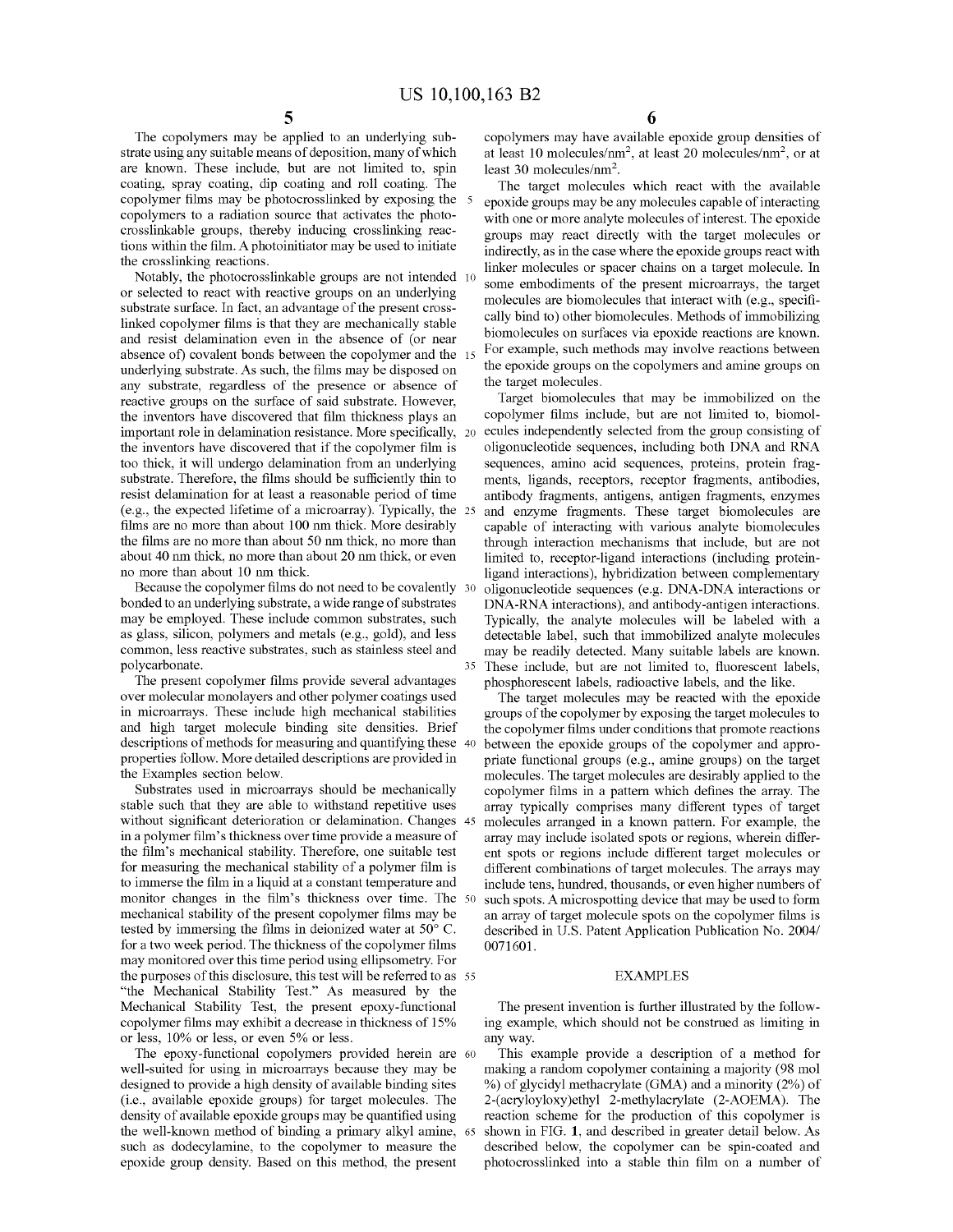substrates, including glass, stainless steel, or polycarbonate substrates, allowing for the proper choice of a substrate with low autofluorescence.

Materials and Methods

Glycidyl methacrylate (GMA), 2-hydroxyethyl methacry- 5 late (HEMA), N,N,N',N',N'-pentamethyldiethylenetriamine (PMDETA), Copper (I) Bromide, ethyl-2-bromoisobutyrate (e-2-bib), acryloyl chloride, vinyl acrylate, methanol, ethanol, diethyl ether, cyclopentanone, and tetrahydrofuran (THF) were purchased from Sigma Aldrich Co. (St. Louis, <sup>10</sup> Mo.). GMA and HEMA were purified by passing them through a column of basic alumina, and stored at  $-10^{\circ}$  C. PMDETA and ethyl-2-bromoisobutyrate were purified by vacuum distillation. The polymer films were compared to epoxy-functional molecular monolayer coated slides (Telechem Superepoxy2™). Telechem Superepoxy2™ will be referred to hereinafter as monolayer epoxide. All other materials were used as received.

> Synthesis of Poly(glycidyl methacrylate-r-2-hydroxylethyl methacrylate)

Copper (I) Bromide (CuBr) was added to a clean, dry, air-free polymerization flask. The flask was then evacuated and backfilled with nitrogen three times. GMA, HEMA, THF, and PMDETA were then added via an air-free syringe. A feed ratio of 98:2 (GMA:HEMA) was used. The flask was stirred for ten minutes until a homogeneous solution was obtained by the complete dissolution of CuBr. Ethyl-2 bromoisobutyrate was then added via an air-free syringe, and the flask was degassed with three freeze-purge-thaw cycles. Polymerization was allowed to proceed at 50° C. for thirty minutes. The polymer was then dissolved in THF, and the catalyst was removed by passing the polymer solution 35 immersion. The density was estimated by using equation 1: through a plug of alumina. The polymer was purified by precipitating it in diethyl ether three times, and dried under vacuum for 16 hours at ambient temperature. The numberaveraged and weight-averaged molecular weight and polydispersity (PDI) of the polymer were determined using gas 40 permeation chromatography (GPC) and  $H<sup>1</sup>$  NMR.  $H<sup>1</sup>$  NMR (300 MHz, CDCl<sub>3</sub>, ppm):  $\delta$ =0.6-1 (br, CH<sub>3</sub>), 1.75-2.05 (br, CH<sub>2</sub>), 2.55-2.7 (br, CHOCH<sub>2</sub>), 2.75-2.9 (br, CHOCH<sub>2</sub>), 3.15-3.3 (br, CHOCH<sub>2</sub>), 3.5-3.65 (br, OCH<sub>2</sub>CH<sub>2</sub>OH), 3.7-3.85 (br, OCH<sub>2</sub>CHOCH<sub>2</sub>), 3.85-4 (br, OCH<sub>2</sub>CH<sub>2</sub>OH), 4.2- 45 4.4 (br, OCH<sub>2</sub>CHOCH<sub>2</sub>), 4.75-4.9 (br, OCH<sub>2</sub>CH<sub>2</sub>OH). GPC (THF, 1.0 mL/min):  $M_n$ =21,800, PDI=1.25.

#### Synthesis of Poly(glycidyl methacrylate-r-2-(acryloyloxy)ethyl 2-methylacrylate) from Poly(glycidyl methacrylate-r-2-hydroxylethyl methacrylate)

P(GMA-r-HEMA) was dissolved into THF at 0.1 g/mL. Acryloyl chloride was then added dropwise to the solution. The reaction proceeded for 14 hours. The solution was then 55 diluted with 10 mL of THF and the product was precipitated into cold diethyl ether three times and dried at room temperature under vacuum for 16 hours. The number-averaged and weight-averaged molecular weight, polydispersity (PDI), and incorporation of 2-(acryloyloxy)ethyl 2-methyl- <sup>60</sup> acrylate) of the polymer were determined using GPC and  $H<sup>1</sup>$ NMR. H<sup>1</sup> NMR (300 MHz, CDCl<sub>3</sub>, ppm):  $\delta$ =0.6-1 (br, CH<sub>3</sub>), 1.75-2.05 (br, CH<sub>2</sub>), 2.55-2.7 (br, CHOCH<sub>2</sub>), 2.75-2.9  $(br, CHOCH<sub>2</sub>), 3.15-3.3$   $(br, CHOCH<sub>2</sub>), 3.7-3.85$   $(br,$  $OCH_2CHOCH_2$ ), 4.05-4.15 (br,  $OCH_2CH_2O(C=O)$  65  $CH = CH<sub>2</sub>$ ), 4.2-4.4 (br, OCH<sub>2</sub>CHOCH<sub>2</sub> and OCH<sub>2</sub>CH<sub>2</sub>O  $(C=O)CH=CH_2$ ), 5.95-6.05 (br,  $OCH_2CH_2O(C=O)$ 

 $CH = CH<sub>2</sub>$ ), 6.1-6.25 (br,  $OCH<sub>2</sub>CH<sub>2</sub>O(C=O)CH = CH<sub>2</sub>$ ). GPC (THF, 1.0 mL/min): M=23,200, PDI=l.36.

Substrate Preparation.

Silicon wafers were either diced into  $1$ -cm<sup>2</sup> pieces, or one-inch by three-inch glass slides were used. The silicon wafers were used for ellipsometric thickness measurements, and the glass slides were used for fluorescence measurements. The term "substrate" as used herein refers to either wafers or glass slides. The substrate was cleaned by placing it in toluene and sonicating it for 5 minutes, followed by sequential rinsing with acetone and absolute ethanol. The wafers were then dried in a stream of nitrogen at ambient temperature. A second step comprised cleaning the substrate with piranha wash  $(3:1 H<sub>2</sub>SO<sub>4</sub>:H<sub>2</sub>O<sub>2</sub>)$  for 1 hour. The substrate was removed and rinsed with copious amounts of deionized water, acetone, and absolute ethanol. It was then dried with a stream of nitrogen and stored in a desiccator. Film Preparation.

P(GMA-r-2-AOEMA) was cast from 0.5 and 2.0 weight 20 percent (wt %) cyclopentanone solution at 4000, 3000, 2000, or 1000 rpm, giving 10- to 100-nm-thick films. A 0.5 wt % polymer solution was used for films with thicknesses less than 30 nm, and a 2.0 wt % solution was used for films with thicknesses greater than 30 nm. A photoinitiator, vinyl acrylate, was added to the P(GMA-r-2-AOEMA) solutions at 8 wt% with respect to the polymer. To crosslink P(GMAr-2-AOEMA), the films were exposed to ultraviolet (UV) light at 254 nm for thirty minutes. The total energy of the exposure was 1400 mJ/cm<sup>2</sup> . The films were then rinsed with cyclopentanone to remove any uncrosslinked polymer.

Epoxide Group Density Measurements.

In order to estimate the epoxide density, the films were immersed in dilute (0.1 M in ethanol) dodecylamine solutions, and the thicknesses were measured before and after

$$
\sigma = \frac{602.3\rho h_d}{M} \tag{1}
$$

where  $\sigma$  is the epoxide density (molecules/nm<sup>2</sup>),  $\rho$  is the density of dodecylamine ( $g/cm<sup>3</sup>$ ),  $h<sub>d</sub>$  is the height change after blocking (nm), and M is the molecular weight of dodecylamine (g/mol). (See Mahajan, et al., *Bioconjug. Chem.* 2006, 17, 1184-1189. The theoretical epoxide density was estimated using equation 2:

$$
\sigma = \frac{602.3 h\rho x_{GMA}}{(x_{GMA} M W_{GMA} + x_{2A0EMA} M W_{2A0EMA})} \approx \frac{602.3 h\rho}{M W_{GMA}}
$$
(2)

where  $\sigma$  is the epoxide density (molecules/nm<sup>2</sup>), h is the thickness of the polymer film (nm),  $\rho$  is the density of the polymer,  $x_{GMA}$  and  $x_{2A0EMA}$  are the mole fractions in the polymer of GMA and 2AOEMA, respectively, and MW  $_{GMA}$ and  $MW_{2AOEMA}$  are the molecular weights of GMA and 2AOEMA (g/mol), respectively.

Mechanical Stability Measurements.

50

The mechanical stability of the films was investigated by immersing the films in deionized water, acetone, and THF water at 50° C. for two weeks. The film thicknesses were monitored daily with ellipsometry.

Oligonucleotide Immobilization.

The 16mer DNA oligonucleotide, 5' amino C6 CGAAC-CTTCCITAAGC Cy3 3' (SEQ ID NO: 1), was synthesized and HPLC-purified. The oligonucleotide was diluted to 50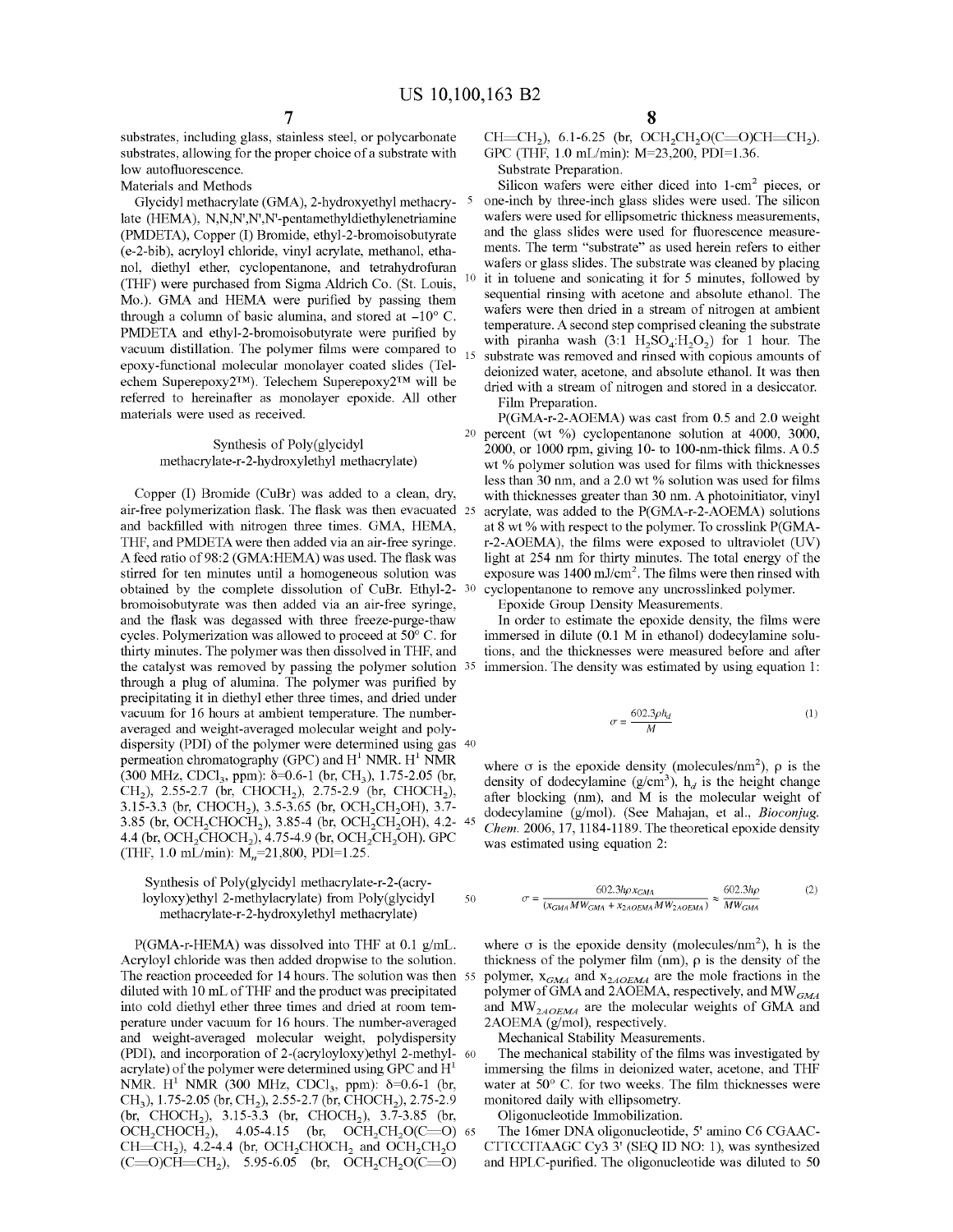50

µM in 2xSSC and printed on P(GMA-r-2-AOEMA)-coated glass slides by using a microplotter. Five-by-five arrays were printed at five different locations on each slide with uniform spacing, and centered on the slide. The oligonucleotideprinted slides were then placed in a 100% humidity chamber 5 for 1 hour at room temperature, followed by drying in air for 30 minutes. The surface was blocked by dipping it in 50 mM ethanolamine/0.lM Tris (pH 9.0) for 1 hour at 50° C. It was rinsed with deionized water and dipped in deionized water bath for various washing times at  $50^{\circ}$  C. and dried with nitrogen gas. The oligo signal of probes coupled to the slides and substrate noise were obtained by a microscanner (GenePix 4000A) at gain 500 and quantified using its software

DNA Hybridization and Immobilization on UV-Patterned Slides.

P(GMA-r-2-AOEMA) crosslinked films with a thickness of 60 nm were used for hybridization. Two different 16mer probes (probe A=5' amino C6 TTTTTTTTTTTTTTTGCT-TAAGGAAGGTTCG3' (SEQ ID NO: 2) and B=5' amino C6 TTTTTTTTTTTTTTTGCTTAACCACCATTCG 3' (SEQ ID NO: 3)) diluted at 50  $\mu$ M in 1×SSC were printed using the same microplotter and immobilized on a P(GMA- $_{25}$ ) r-2-AOEMA)-coated slide as 5x5 arrays, 1 cm apart. Their complementary targets, cA and cB ( $10 \mu$ M in 2×SSPE), were then hand-spotted on each probe array and coverslips were placed on top of the targets. cA is a 16mer oligo complementary to probe A and modified with Quasar 570 at 5'. cB 30 is a 16mer oligo complementary to probe B and modified with Quasar 670 at 5'. The probes and targets used for hybridization were HPLC purified, and were purchased from Biosearch Technologies. The hybridized slides were kept in a 100% humidity chamber for 3 hours at room temperature, and washed in 2xSSPE for 30 min at 35° C. followed by in 1 xSSPE for 30 minutes to 3 hours at 35° C. In the final step, the slides were blow-dried using nitrogen gas prior to scanning.

The UV crosslinking procedure described above was also applied to make a pattern on a P(GMA-r-2-AOEMA)-coated slide using a TEM grid (300 mesh) with a hole width of 54 m and a pitch of 85 µm as a photomask. The pre-tagged oligos were immobilized on these patterned slides by washing them in deionized water for at least 1 to 3 hours. These hybridization and UV pattern images were obtained using a GeneTAC UC 4x4 fluorescence microscanner at gain 500. The process described above was used to immobilize the probes and pre-tagged oligos.

### Ellipsometry.

The thicknesses of the polymer films on the silicon substrate were determined by ellipsometry, using a Rudolph three wavelengths: 633, 546, and 405 nm, at an angle of incidence of 70°. The thickness was determined using FilmEllipse® software version 1.1 (Scientific Company Intl.) from measurements of the ellipsometric angles made at all three wavelengths.

#### Atomic Force Microscopy.

The surface topography of the polymer films was imaged using a Nanoscope III Multimode atomic force microscope (Digital Instruments) in contact mode. A triangular cantilever with an integral pyramidal  $Si<sub>3</sub>N<sub>4</sub>$  tip was used. The typical imaging force was on the order of  $10^{-9}$  N.

### Results and Discussion

Quantitative Analysis of the Epoxide Density:

The density of epoxide groups was estimated by measuring the thickness before and after binding dodecylamine. The density was found to scale with the thickness, and was between 4 and 40 molecules/ $\text{nm}^2$  for thicknesses of 10 to 100 nm. The results of the measurements are shown in FIG. **2.** The uncrosslinked films were not evaluated by this method because, upon immersion into dodecylamine, the film degraded, making accurate ellipsometric measurements difficult.

Stability of Films.

(GenePro 4.0). 15 The mechanical stability of 100-nm-thick, crosslinked P(GMA-r-2-AOEMA) films was monitored in deionized water at 50° C. Uncrosslinked films of comparable thickness were also examined. The crosslinked films showed exceptional mechanical stability over a two-week period, as <sub>20</sub> investigated by monitoring the thickness by ellipsometry (FIG. **3).** The uncrosslinked film loses 99% of the film thickness after immersion for just one day. P(GMA-r-2- AOEMA) films also exhibited exceptional stability in THF and acetone after a two-week immersion period. The exceptional stability of these films is attributed to the crosslinking of the polymer films. It should be noted that here the crosslinking should occur between the acryloyl groups of two polymer chains, and is independent of the substrate chemistry. However, it is possible that some of these groups also react with the silica or glass surface.

Surface Topography of Films.

The surface topography of P(GMA-r-2-AOEMA) films was investigated with AFM, and the rms surface roughness of the crosslinked polymers was estimated from scans over 2 microns by 2 microns. The 25-nm-thick, crosslinked films can be prepared by either using a  $0.5$  wt % polymer solution and spin coating at 1000 rpm, or by spin coating a  $2.0 \text{ wt } \%$ solution at 4000 rpm. Table 1 shows the rms roughness of the films after each processing step, obtained over the 2 micron by 2 micron area of the scan. Films obtained with the 2.0 wt % solution after UV exposure and washing have a significantly higher surface roughness  $(1.5\pm0.3 \text{ nm})$  than those obtained from 0.5 wt % solution  $(0.8\pm0.1 \text{ nm})$ .

Table 1 also shows the rms roughness and ellipsometric thickness of 0.5 and 2.0 wt  $%$  films after various processing steps.

| wt % | RPM  | $t_0$ (nm) | $R_0$ (nm) | $\mathrm{R}_{crosslinking}$<br>(nm) | $t_{final}$ (nm) | $R_{\text{final}}$ (nm) |
|------|------|------------|------------|-------------------------------------|------------------|-------------------------|
| 0.50 | 1000 | 27         | 0.57       | 0.94                                | フミ               | 0.83                    |
| 2.00 | 4000 | 53         | 0.29       | 1.10                                | 24               | 1.56                    |

Auto EL null ellipsometer. Measurements were made at 55 tively, of the film prior to crosslinking and rinsing;  $t_0$  and  $R_0$  represent the thickness and rms roughness, respec-*Rcrosslinking* represents the rms roughness of the film after crosslinking but prior to rinsing; and  $t_{final}$  and  $R_{final}$  represent the thickness and rms roughness, respectively, of the film after crosslinking and rinsing.

60 The process of spin coating  $(R_0)$  produces smooth films with very low roughness (e.g., less than 1 nm). The second step, which involves UV exposure, marginally increases the surface roughness (R<sub>crosslinking</sub>) compared to the first step. After the third step, which comprises washing to remove uncrosslinked chains, the roughness increases significantly. In step 3, the polymer chains that have not been crosslinked are dissolved into the solvent, or partially pulled out of the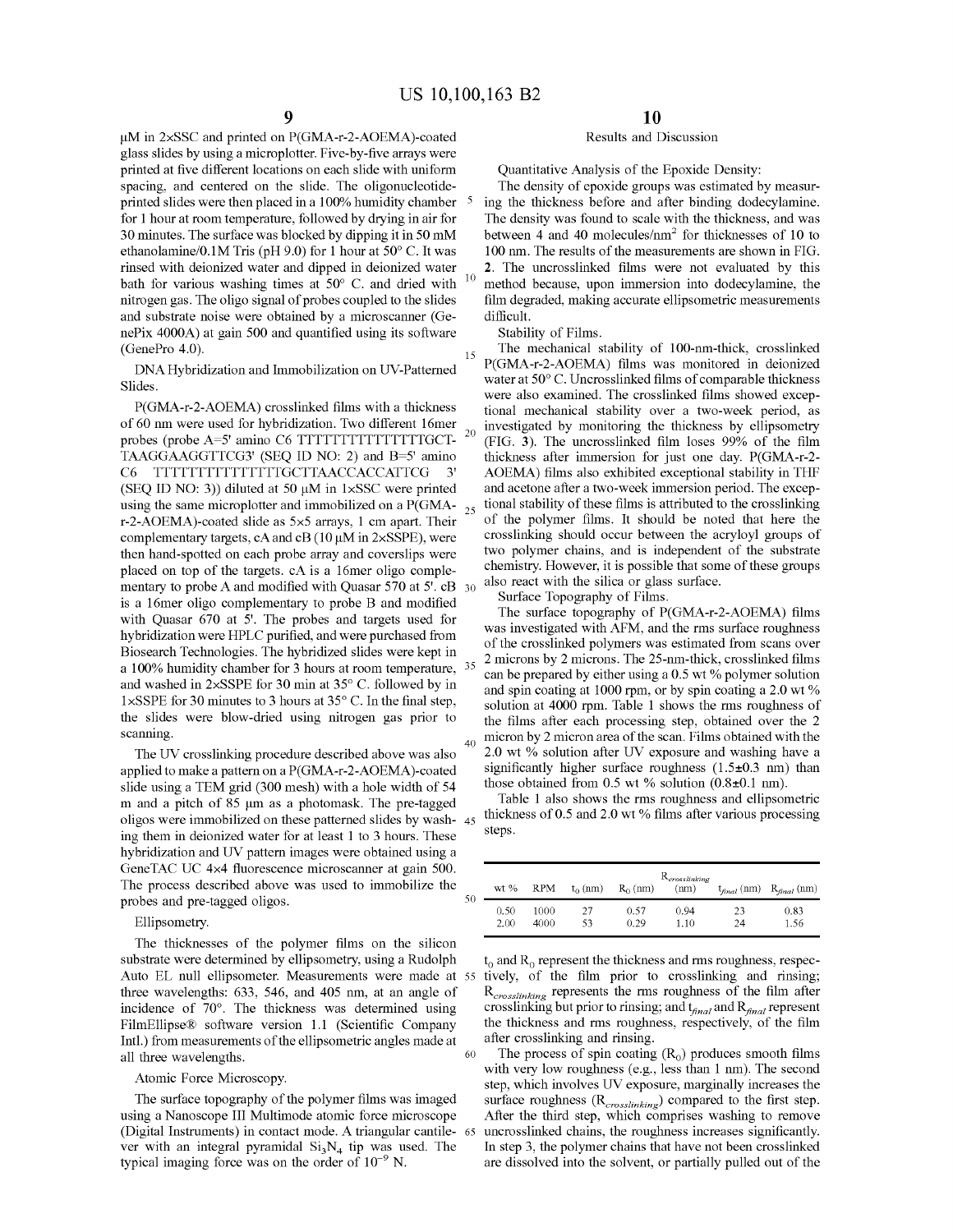film, leaving voids in the film. It is also obvious from the entries in Table 1 that the 0.5 wt % film retains 85% of its thickness, but the 2 wt % film retains only 45% of its thickness. The photoinitiator, vinyl acrylate, has a higher vapor pressure than cyclopentanone, which could result in 5 preferential loss of initiator during the spin coating process. Spin coating the 2.0 wt % solution at 4000 RPM results in a greater loss of vinyl acrylate compared to the 0.5 wt % solution, leading to less efficient crosslinking and, hence, increased roughness in the film. The rms roughness for films fabricated from the 0.5 wt % solution does not change significantly after rinsing, but the AFM image suggests that there are more features on the surface of the film.

Oligonucleotide Immobilization.

The availability of epoxy groups for biofunctionalization 15 was examined in the crosslinked films and compared to the epoxide monolayer substrate. The binding of pre-tagged oligonucleotides to P(GMA-r-2-AOEMA) films was examined. Two main factors that are likely to affect the binding kinetics are the actual density of epoxide groups available on 20 the film, and the additional volume effect as a function of film thickness, which could contribute to the stability of biomolecules bound or trapped in the film structure. The fluorescent signal from the bound oligo increases with increasing film thickness (FIG. **4),** a result consistent with the increasing density of the epoxy groups in thicker films, and indicating diffusion of at least some of the printed oligo into the film.

An important parameter for any surface-based microarray P(GMA-r-2-AOEMA) on Other Substrates. is the signal-to-background ratio (S/B ratio) when the probe 30 is applied to the array, which sets the sensitivity and dynamic range of the array. The autofluorescence of the piranha-cleaned glass slide is approximately 27. The substrate background of the P(GMA-r-2-AOEMA)-coated slides was found to stay at a constant level, approximately 35 steel and polycarbonate sheet and the binding of oligonucle-30 for all film thicknesses, indicating that the crosslinked otide to the films was demonstrated. Stainless steel was polymer does not elevate the background. Furthermore, the S/B ratio did not change noticeably with washing time, for up to 2 days. Because of the linear relationship between film thickness and oligo signal and the constant background 40 level, the S/B ratio increases with film thickness (FIG. **5).**  Thus, the thickest films produced the highest S/B ratios. The S/B ratio reached approximately 225, which is 50% higher than the value for the substrate with a monolayer of epoxide

Oligonucleotide Stability.

Most microarray processes use multi-step washing and binding processes; hence, in addition to binding to the microarray substrate, it is also important to retain the immobilized probe for repeated use and reliable quantitative 50 analysis. It is commonly observed that a significant portion of probes is lost after extensive washing, leading to less reliable results. (Chrisey, L.A.; Lee, G. U.; OFerrall, C. E. *Nucleic Acids Res.* 1996, 24, 3031-3039; Dolan, P. L.; Wu, Y.; Ista, L. K.; Metzenberg, R. L.; Nelson, M.A.; Lopez, G. 55 P. *Nucleic Acids Res.* 2001, 29, e107.) The stability of probes on various substrates was investigated, including the stability of crosslinked copolymer-coated glass slides, epoxide monolayer slides, bare (out-of-the-box, uncleaned) Fisher™, and piranha-cleaned Fisher slides. Bare Fisher and 60 piranha-cleaned Fisher slides were used as blanks to evaluate the effect of nonspecific absorption. Deionized water was used as the simplest case to exclude any other chemical effect that might be caused by salts or detergents. All of the substrates were found to lose their bound oligo with long- 65 time washing, but showed significant difference in loss percentage, as shown in FIG. **6.** The crosslinked polymer-

coated slides lost approximately 40% of their bound oligo after a two-day washing, while the monolayer slide lost approximately 90% of their bound oligo over the same period.

Hybridization and Photopatterning.

The crosslinked, polymer-coated substrates were also tested for binding specificity. Two probes of 5x5 arrays with different sequences (probe A on left and probe B on right) were immobilized, and their complementary targets were successfully hybridized. Another advantage of the UV crosslinkable polymer films is the ability to photopattern the film. We photopatterned the polymer film using a TEM grid as a photomask and subsequently bound oligo to the patterned surface. Thus, the oligo was tethered only to the specific areas containing the polymer film. Typically, additional chemical modifications, such as the use of poly(ethylene glycol) or PEG-coated surfaces, are required to prevent physical adsorption or non-specific absorption. However, with the present copolymer coatings, combining photopatterning with an extended washing time of 1 to 3 hours can eliminate the majority of non-specific binding. (Holz!, M.; Tinazli,A.; Leitner, C.; Hahn, C. D.; Lackner, B.; Tampe, R.; Gruber, H. J. *Langmuir* 2007, 23, 5571-5577; Kannan, B.; Castelino, K.; Chen, F. F.; Majumdar, A. *Biosens. Bioelec-*25 *tron.* 2006, 21, 1960-1967; Bocking, T.; Kilian, K. A.; Hanley, T.; Ilyas, S.; Gaus, K.; Gal, M.; Gooding, J. J. *Langmuir* 2005, 21, 10522-10529; Wolter, A.; Niessner, R.; Seidel, M. *Anal. Chem.* 2007, 79, 4529-4537.)

In addition to the stability of the film, the immobilized probe densities, the photopatternability, and the higher S/B ratios, the present copolymer films offer the advantage of applicability on a range of non-typical substrates. The formation and stability of P(GMA-r-2-AOEMA) on stainless chosen because it is known to have low background or autofluorescence in many applications, such as fluorescence and Raman spectroscopy. Polycarbonate has also been explored as a substrate for developing compact-disc technology for DNAmicroarrays. (LaC!air, J. L.; Burkart, M. D. *Org. Biomol. Chem.,* 2003, 1, 3244-3249.)

Using the same procedures previously optimized for glass and Si wafers, a 60-nm P(GMA-r-2-AOEMA) crosslinked groups (approximately 150). 45 film was fabricated on stainless steel and polycarbonate substrates, as this thickness showed the highest oligonucleotide signal and S/B ratio. Oligonucleotide was then immobilized onto the films using the micro-plotter. The fluorescent signal from the oligonucleotide confirms the immobilization on both substrates. The stability of P(GMAr-2-AOEMA) was also examined on stainless steel substrates. The films were immersed in water at 50° C. for two weeks, and showed no degradation over this period.

> The inventions illustratively described herein may suitably be practiced in the absence of any element or elements, limitation or limitations, not specifically disclosed herein. Thus, for example, the terms "comprising," "including," "containing," etc. shall be read expansively and without limitation. Additionally, the terms and expressions employed herein have been used as terms of description and not of limitation, and there is no intention in the use of such terms and expressions of excluding any equivalents of the features shown and described or portions thereof, but it is recognized that various modifications are possible within the scope of the invention claimed.

> Thus, it should be understood that although the present invention has been specifically disclosed by preferred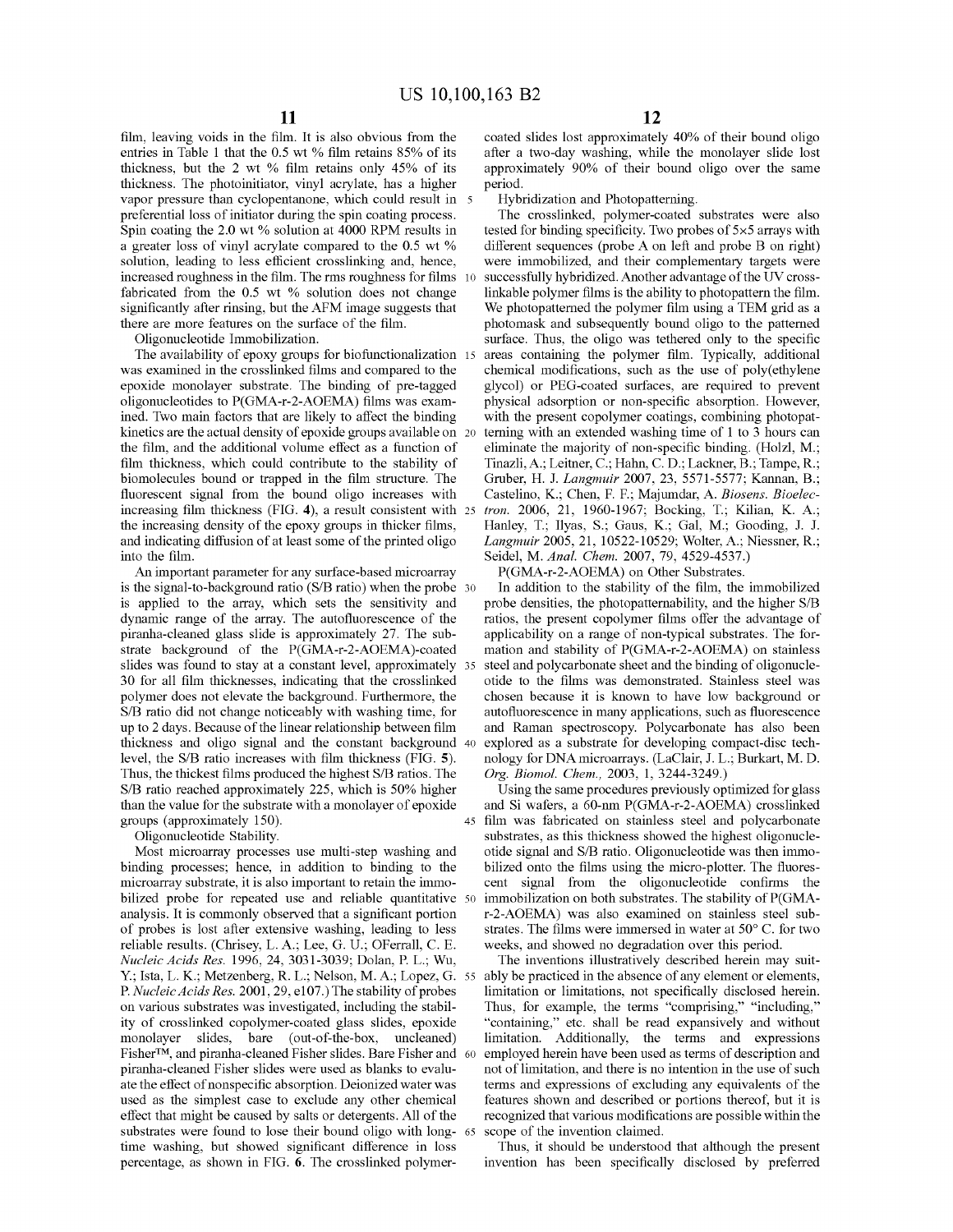embodiments and optional features, modification, improvement and variation of the inventions herein disclosed may be resorted to by those skilled in the art, and that such modifications, improvements and variations are considered to be within the scope of this invention. The materials, methods, <sup>5</sup> and examples provided here are representative of preferred embodiments, are exemplary, and are not intended as limitations on the scope of the invention.

For the purposes of this disclosure and unless otherwise specified, "a" or "an" means "one or more." All patents, <sup>10</sup> applications, references and publications cited herein are incorporated by reference in their entirety to the same extent as if they were individually incorporated by reference.

As will be understood by one skilled in the art, for any and all purposes, particularly in terms of providing a written description, all ranges disclosed herein also encompass any and all possible subranges and combinations of subranges thereof. Any listed range can be easily recognized as sufficiently describing and enabling the same range being broken down into at least equal halves, thirds, quarters, fifths, 20 tenths, etc. As a non-limiting example, each range discussed herein can be readily broken down into a lower third, middle third and upper third, etc. As will also be understood by one skilled in the art all language such as "up to," "at least," "greater than," "less than," and the like include the number  $25$ recited and refer to ranges which can be subsequently broken down into subranges as discussed above. Finally, as will be understood by one skilled in the art, a range includes each individual member.

What is claimed is:

**1.** A crosslinked copolymer film comprising:

**14** 

(a) a substrate; and

(b) a film having a thickness of no greater than 100 nm disposed on the substrate, the film comprising crosslinked copolymer chains, wherein the copolymer chains comprise at least 90 mole% polymerized epoxyfunctional monomers and no greater than 5 mole % of polymerized crosslinking monomers that form crosslinks between the copolymer chains, wherein the crosslinks are only between pendant groups on the polymerized crosslinking monomers of the copolymer chains.

**2.** The copolymer film of claim **1,** wherein the copolymer chains comprise no greater than 2 mole % of the polymerized crosslinking monomers.

**3.** The copolymer film of claim **1,** wherein the crosslinks between the copolymer chains are formed by reactions between acryloyloxy groups on the polymerized crosslinking monomers.

**4.** The copolymer film of claim **1,** wherein the film has a thickness of no greater than 50 nm.

**5.** The copolymer film of claim **1,** wherein the substrate is a polymer substrate that is not covalently bonded to the film.

**6.** The copolymer film of claim **3,** wherein substrate is a polymer substrate that is not covalently bonded to the film.

**7.** The copolymer film of claim **1,** wherein the density of epoxide groups available for binding, as measured by binding dodecylamine to the copolymer chains, is at least 10 dodecylamine molecules/nm<sup>2</sup>.

#### SEQUENCE LISTING

<160> NUMBER OF SEQ ID NOS, 3 <210> SEQ ID NO 1 <211> LENGTH, 16 <212> TYPE, DNA <213> ORGANISM, Artificial Sequence <220> FEATURE, <223> OTHER INFORMATION, Description of Artificial Sequence, Synthetic **oligonucleotides**  <400> SEQUENCE, 1 **cgaaccttcc ttaagc**  <210> SEQ ID NO 2 <211> LENGTH, 31 <212> TYPE, DNA <213> ORGANISM, Artificial Sequence <220> FEATURE, <223> OTHER INFORMATION, Description of Artificial Sequence, Synthetic probe <400> SEQUENCE, 2 tttttttttt tttttgctta aggaaggttc g <210> SEQ ID NO 3 <211> LENGTH, 31 <212> TYPE, DNA <213> ORGANISM, Artificial Sequence <220> FEATURE, <223> OTHER INFORMATION, Description of Artificial Sequence, Synthetic probe <400> SEQUENCE, 3 tttttttttt tttttgctta accaccattc g 16 31 31